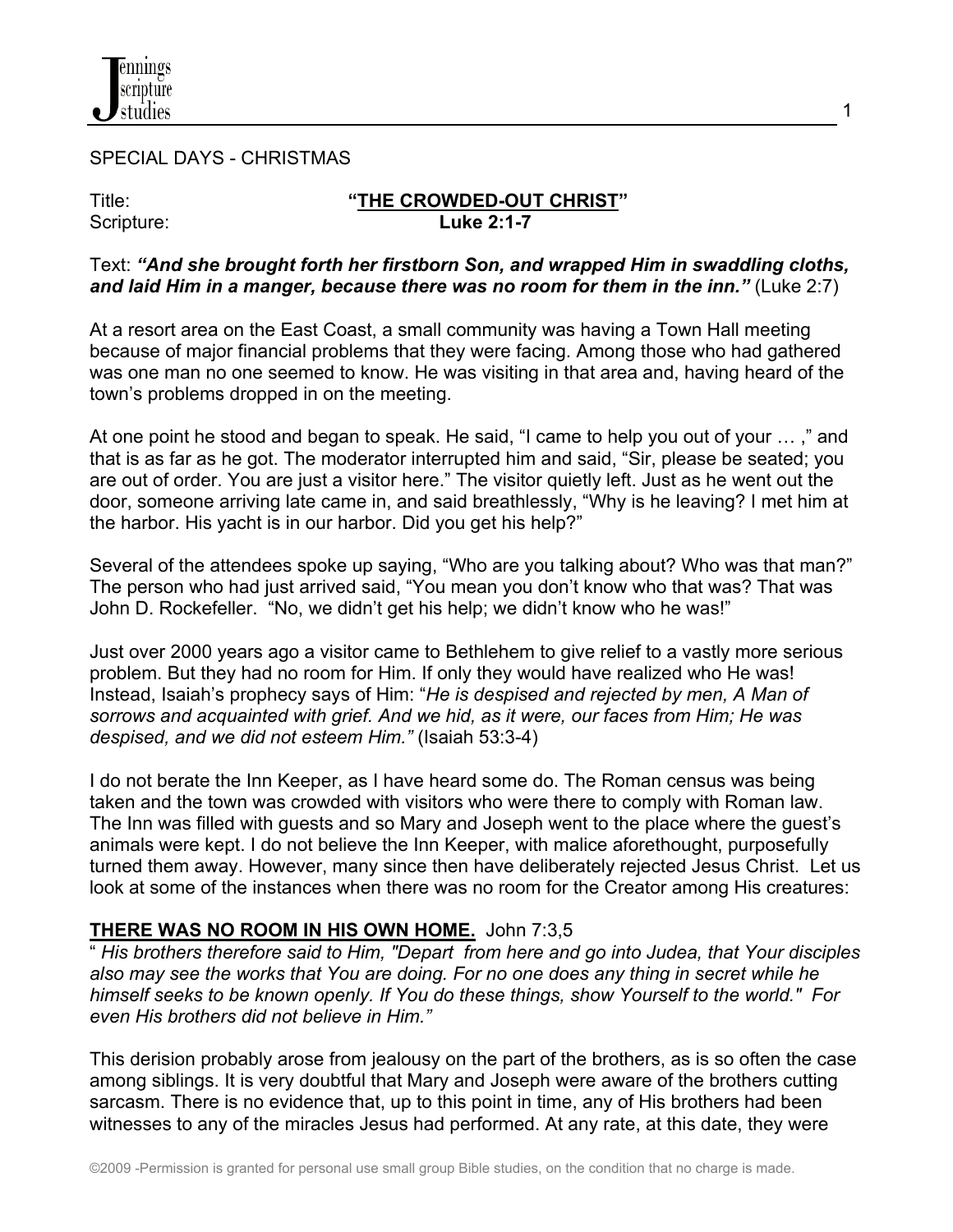among the unbelievers. However, after the resurrection, it to their credit that they were numbered among those gathered in the Upper Room when Christ appeared. (Acts 1:14)

*"Depart from here"* they said. Those are biting and hurtful words indeed. The Crowded-Out Christ was crowded out of His own home. He is not wanted in most homes today. Some homes have a plaque on the wall with these words: *"Christ is the head of this home; the unseen Guest at every meal, the silent listener to every conversation."* Yet, by the conversation and conduct in that home, one would never know that the inhabitants of that home know Who Christ is.

If over 50 years in the Christian ministry qualifies me to comment upon the condition of homes today, I would venture to say that there are many homes that have no room for Jesus. Even in some professing Christian homes, He is the Crowded-Out Christ. There is a very interesting question asked by Isaiah of King Hezekiah, when messengers from Babylon came to him. Isaiah asked, *"What have they seen in your house?"* (II Kings 20:14,15)

There may be room for a crèche at Christmas, but no room for the Christ, Who is the King of Kings and Lord of Lords, to rule and reign over all the affairs of the home.

## **THERE WAS NO ROOM IN HIS HOME CHURCH.** Luke 4:16-20

*"So He came to Nazareth, where He had been brought up. And as His custom was, He went into the synagogue on the Sabbath day, and stood up to read. And He was handed the book of the prophet Isaiah."*

Jesus stood up to read in the town in which He was brought up. Every eye was upon the Son of Mary and the carpenter, Joseph. They knew Him well. He was a native Son. Every ear was attentive as He began to read: *"The Spirit of the LORD is upon Me, Because He has anointed Me To preach the gospel to the poor; He has sent Me to heal the brokenhearted, To proclaim liberty to the captives And recovery of sight to the blind, To set at liberty those who are oppressed; To proclaim the acceptable year of the LORD." Then He closed the book, and gave it back to the attendant and sat down."*

He was not finished addressing the attendees in His home-town synagogue for He continued speaking: *"Today this Scripture is fulfilled in your hearing"….. "You will surely say this proverb to Me, 'Physician, heal yourself!"* (Luke 4:21-23) He announced that He was the fulfillment of Isaiah's prophecy.

Then Luke 4:28-30 records, *"When they heard these things, were filled with wrath, and rose up and thrust Him out of the city; and they led Him to the brow of the hill on which their city was built, that they might throw Him down over the cliff. Then passing through the midst of them, He went His way."*

I have been to Nazareth and have seen the precipice on the outskirts of the town. It is many feet in height, not far from the old synagogue, traces of which are still seen in the western part of the town. These religious people did not simply intend to run Jesus out of town or roll him down a gently sloping hill. The rocky cliff over which they planned to cast Him was a high outcropping over which, had He been thrown, would have resulted in His death!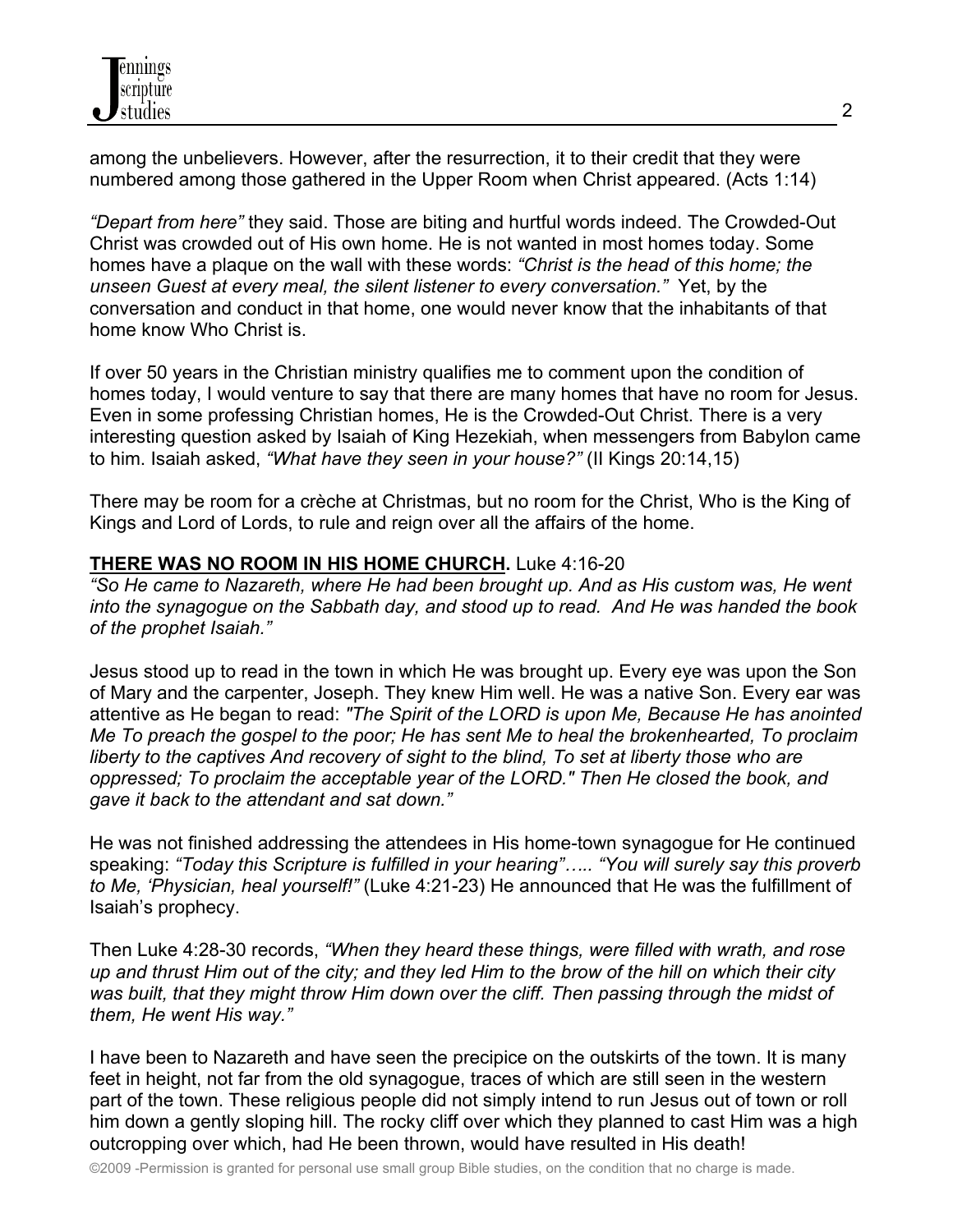There are many religious gatherings, calling themselves by various names, that do not want Jesus in their midst speaking truth. It was the truth which Jesus spoke to the people in Nazareth that caused their vehement reaction. These are those who have a form of godliness but deny its power. (II Tim.3:5)

In the book of the Revelation of Jesus Christ, chapter three, we see the age-ending posture of the Lord Jesus, the Head of the Church. He is seen standing outside the church seeking entrance. He said, *"Behold, I stand at the door and knock. If anyone hears My voice and opens the door, I will come in to him and dine with him, and he with Me."* (v.20) Having read Jesus' appeal, now weep!

The Lord Jesus is crowded out of many churches today. In some churches programs, personalities and parties get more attention than He does. Some purposefully crowd Him out, some ignorantly crowd Him out. Christ is excluded when He is not exalted in worship; when He is not proclaimed as the *"way, the truth and the life"* (John 14:6); when His cause of worldwide evangelism is ignored; when His imminent return is not emphasized, etc. It is no wonder then that Jesus asked, *"when the Son of Man comes, will He really find faith on the earth?"* (Luke 18:8) Christless churches. John wrote of such, *"I know your deeds; you have a reputation of being alive, but you are dead."* (Rev.3:1)

A little girl summarized the situation very well after attending her first Sunday School Christmas party. Arriving home she told her mother, "It was a nice party; but, Mother, I never did see Jesus. He must have gotten lost among all the decorations and presents!"

## **THERE WAS NO ROOM IN THE COUNTRY-SIDE.** Matthew 8:28-34

In Matthew chapter 8 there is the account of Jesus going across the Sea Of Galilee to Gadara. There he was confronted by two demon possessed men. Jesus cast the demons out of them and the demons entered a herd of pigs and ran over a precipice into the Sea of Galilee and drowned.

Notice what happened next: *"Those tending the pigs ran off, went into the town and reported all this, including what had happened to the demon-possessed men. Then the whole town went out to meet Jesus. And when they saw him, they pleaded with him to leave their region."* (Matt.8:33-34)

Never mind that two tormented souls who had terrorized the citizens, had been delivered from demonic control and set free to threaten their community no more. The people were more interested in keeping their pigs, the basis of their economy, than they were in having the miracle-working Son of God in their midst. Jesus left and there is no record that He ever went back to Gadara.

They preferred their swine to the Savior! You would think that people who live away from the hustle and bustle of the busy city, out where the handiwork of God is so evident, would have time for Jesus. However, sadly, that is not the case, even today. Well did Isaiah write, *"He is despised and rejected by men."* (Isaiah 53:3)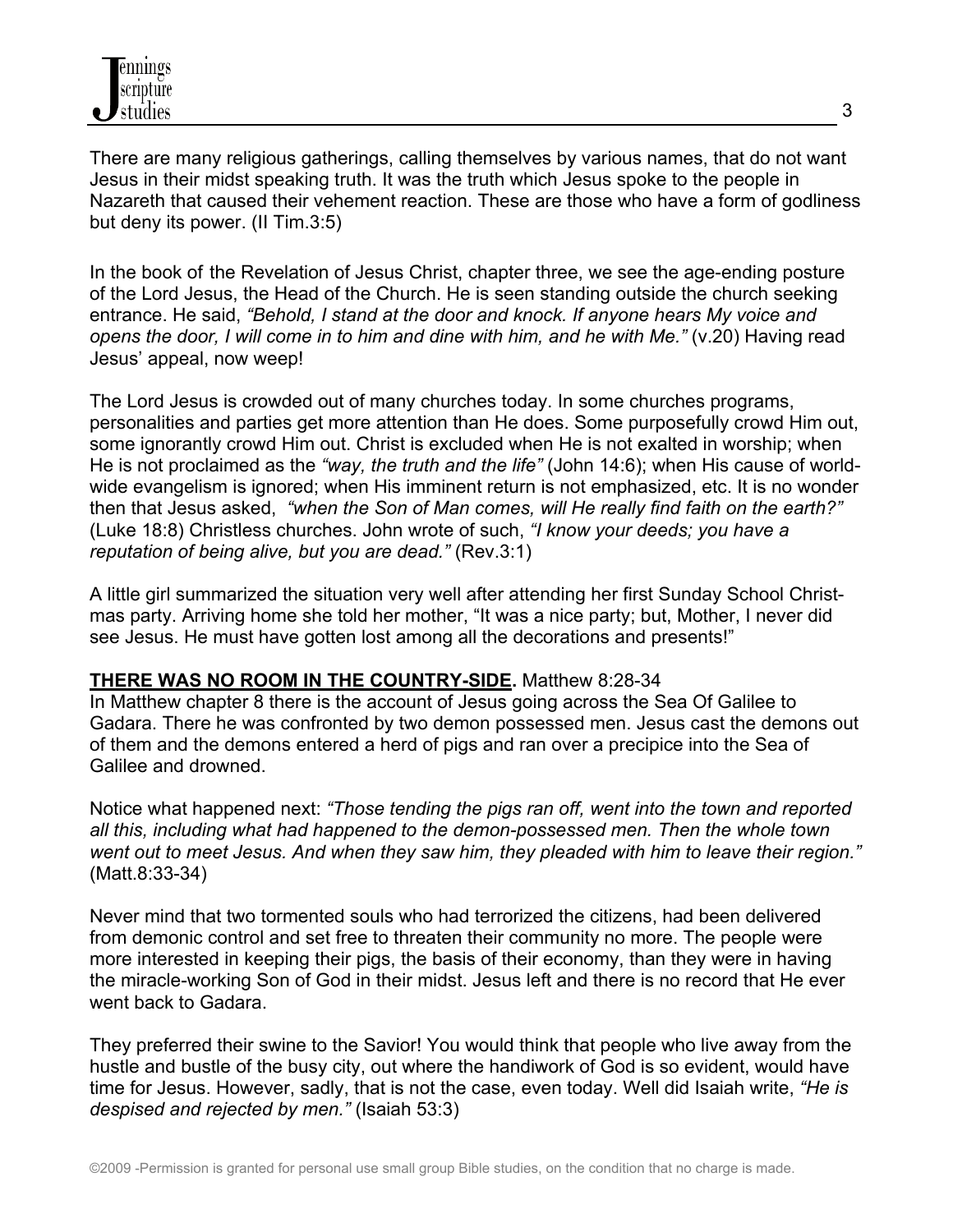# **THERE WAS NO ROOM IN THE CITY.** Luke 13:31

*"At that time some Pharisees came to Jesus and said to him, "Leave this place and go somewhere else."*

This occurred in Jerusalem. Jerusalem, the city of peace, had no room for the Prince of Peace. Jerusalem, Capital of the King but no room for the King of Kings. How ironic! Listen to Jesus' lament over Jerusalem: *"O Jerusalem, Jerusalem, you who kill the prophets and stone those sent to you, how often I have longed to gather your children together, as a hen gathers her chicks under her wings, but you were not willing! Look, your house is left to you desolate*." (Luke 13:34,35**)**

Our cities are decorated at Christmas time but not dedicated to the Christ of Christmas. It is tragically true that the Lord Jesus is not given His proper recognition by the majority of those who profit from the season during which His birth is celebrated. Public Address Systems play the song, *"City side-walks, busy sidewalks, dressed in holiday style – and on every street corner you hear: silver bells, silver bells, its Christmas time in the city."*

The same persons who promote the season, strenuously object to reminders of the reason for the season and object to the traditional songs of the church being sung in public places or manger scenes prominently displayed. Some who apparently love the commerce of Christmas want nothing to do with the Christ of Christmas.

## **THERE WAS NO ROOM IN THE GOVERNMENT.** Matthew 2:16

*"Herod realized that he had been outwitted by the Magi, he was furious, and he gave orders to kill all the boys in Bethlehem and its vicinity who were two years old and under."*

Herod was protecting his position and power and therefore sought to destroy any who would be a threat to his throne. He did not want Jesus to rule and reign. He wanted to be in control. Today, the Republicans do not want Jesus to rule and the Democrats do not want Him to rule. The United Nations does not want Him in control.

However, the day is coming when He will reign over the whole earth! Isaiah's prophecy will be fulfilled: *"For to us a child is born, to us a son is given, and the government will be on his shoulders. And he will be called Wonderful Counselor, Mighty God, Everlasting Father, Prince of Peace. Of the increase of his government and peace there will be no end."* (Isa.9:6)

## **THERE WAS NO ROOM IN THE RELIGIOUS SYSTEM.** John 8:58-59

*"I tell you the truth," Jesus answered, "before Abraham was born, I am!" At this, they picked up stones to stone him, but Jesus hid himself, slipping away from the temple grounds."*

The Temple was the center of religious activity – the place for the worship of God – yet they ran God out! If there was ever a place where Jesus should have been received it was the Temple. Why? It was, and is to this day, the center of Jewish worship. However, when God, in the Person of Jesus Christ came, He disturbed the status quo and they stoned Him, running Him out! They had their traditional system of worship set up as they wanted it; they had their religious machinery well oiled and humming with activity; they had their rules and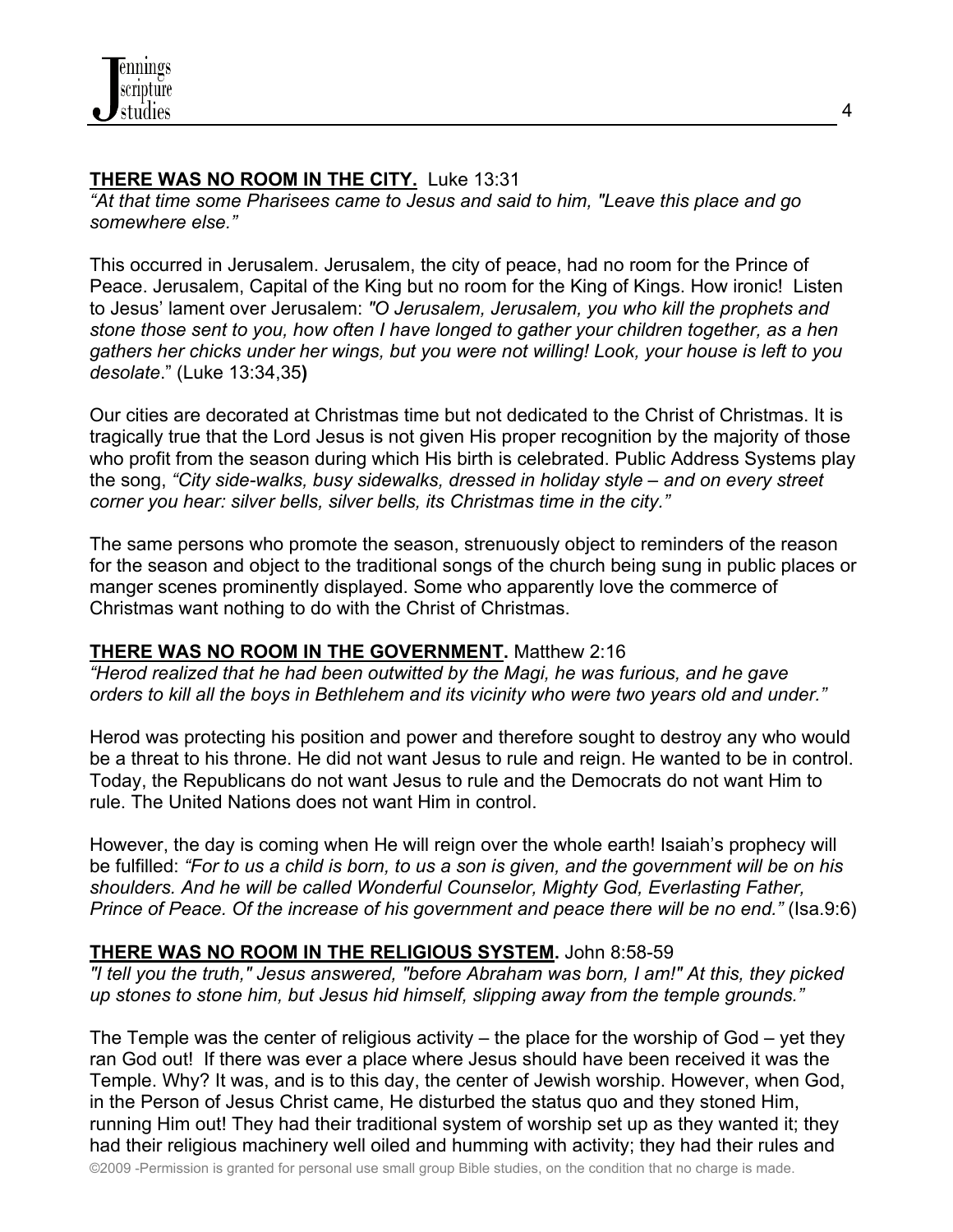

regulations that were strictly observed and they would not tolerate any interruption, even by a heaven-sent Worker of miracles and Teacher of truth. He did not fit into their scheme of things.

The religious leaders, the scribes, High Priest, Pharisees and Sadducees, opposed Jesus at every turn. They are the ones who instigated His crucifixion. Things have not changed a great deal since Jesus came the first time. The largest group of religious leaders today, the World Council of Churches, does not want Jesus.

### **THERE WAS NO ROOM IN HIS OWN NATION.** John 1:11

"*He was in the world, and the world was made by him, and the world knew him not. He came unto his own, and his own received him not."*

In that statement are several essential facts:

- A historical fact: "*He was in the world"*;
- A cosmological fact: *"and the world was made by him"*;
- A universal fact: "*the world knew him not"*;
- A national fact: "*He came unto his own, and his own received him not."*

The Apostle Paul says of the nation of Israel**:** *"Theirs are the patriarchs, and from them is traced the human ancestry of Christ, who is God over all, forever praised! Amen."* (Rom, 9:5) They should have known after all the Old Testament announcements about His coming. Yet when He arrived they rejected Him.

Stephen, in his last sermon before the Jews killed him, said: *"You stiff-necked and uncircumcised in heart and ears! You always resist the Holy Spirit; as your fathers did, so do you. Which of the prophets did your fathers not persecute? And they killed those who foretold the coming of the Just One, of whom you now have become the betrayers and murderers."* (Acts 7:51,52)

> *"Hear the Sanhedrin in derision Casting its infamous decision; They spat on Him, sneered, Him, the Judge of all creation Whom with humble veneration Father Abraham revered."*

*"Away with Him. Crucify Him! crucify Him!"* (Mark 15:13) This is the cry that has ever since characterized the attitude of Jesus' own countrymen toward Him.

In order to accommodate the increasing sectarianism in America and appease the false religions that are growing at a rapid rate, there are those who are saying again, *"Away with Him!" "No manger scenes in public places"; "No crosses on public property"; "No prayers in Jesus' name"; "No preaching that Jesus is the only way to heaven."* History is repeating itself.

No room**!** No room for Jesus in His home, His hometown synagogue, the city, the countryside, the government, the religious system, even His own nation. That is like saying, "No